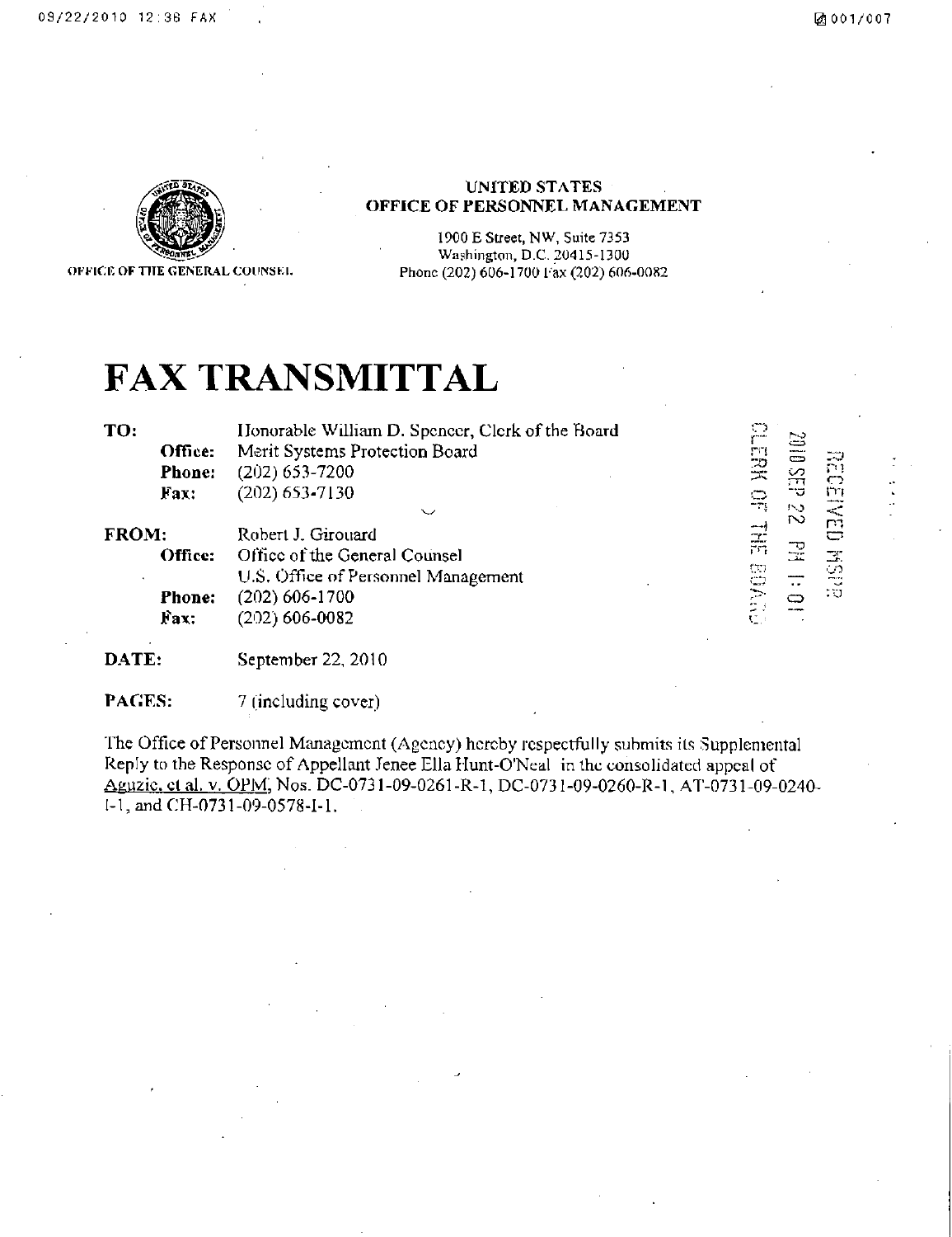# UNITED STATES OF AMERICA MERIT SYSTEMS PROTRCTION BOARD

)

 $\frac{1}{2}$  $\frac{1}{2}$ 

**) J** 

| Hyginus U. Aguzic, Holley C. Barnes, |  |
|--------------------------------------|--|
| Jenee Ella Hunt-O'Neal, and          |  |
| James A. Scott,                      |  |

Appellants,

v.

Office of Personnel Management,

Agency.

) Docket Nos.<br>.

**) - .** 

DC-0731-09-0261-R-1 )DC-0731-09-0261-R-l ) AT-0731-09-0240-I-1 ) AT-0731-09-0240-1-1 )CH-0731-09-0578-1-1

 $SEP \; 22$  2010

# OFFICE OF PERSONNEL MANAGEMENT'S SUPPLEMENTAL REPLY TO THE RESPONSE OF APPELLANT JENEE ELLA HUNT-O'NEAL

### **Introduction**

*On December 30, 2008, The Office of Personnel Management (OPM; Agency) found Jenee Ella IIunt-O'Neal (the Appellant) unsuitable for Federal employment bayed on two charges, (1) misconduct or negligence in employment and (2) material, intentional false statement or deception or fraud in examination or appointment, and directed the Internal Revenue Service (IRS) to remove her. Himt O'Neal V. Office of Pers. Mgmt., No. AT-0731-09-0240-T-1 (M.S.P.B. Tnit. Dec. filed Sept. 11, 2009).*  The Appellant appealed to the Merit Systems Protection Board (Board). Following a hearing, the *presiding administrative judge sustained both charges, found that OPM's determination of unsuitability* was supported by a preponderance of the evidence, and affirmed OPM's suitability action. Id.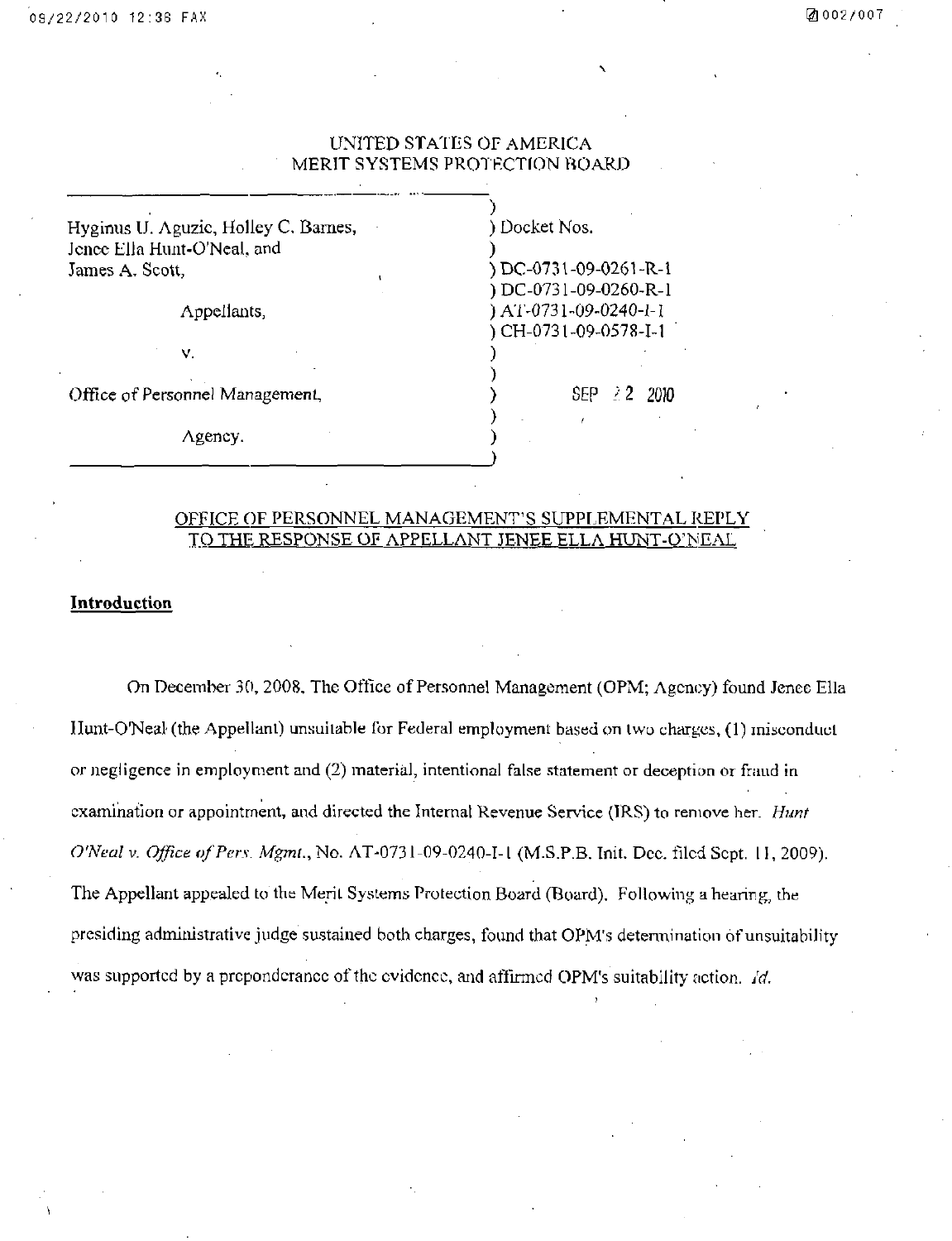*The Appellant filed a pctifion for review on September 23, 2009. On October 19; 2009, OPM moved for an extension of time to respond to the petition, asserting that the appeal presented the same issues raised in the Aguzic and Barnes appeals. In an October 22, 2009 order, the Board consolidated the appeal wilh Aguzie., el al. v. OPM.* 

In its opening brief in the consolidated appeal, OPM asserted that "the order consolidating the Hunt-O'Neal appeal to the other three appeals may have been improvidently granted," since "Appellant Hunt-O'Neal apparently would not, based on her seivice history, meet the definition of an 'employee' in 5 U.S.C. § 75 $H(a)(1)(A)$ ." (Agency Opening Br. 2 n. 1, Dec. 7, 2009, citing the Agency File, tabs 2a, 2n (Notification of Personnel Action forms showing that the appellant was appointed January 7, 2008 subject to a one-year probationary period, and removed less than one year later, on January 5, 2009)).

On August 9, 2010, the Board issued orders to pro bono counsel for the Appellant, giving her the opportunity to file a response, and giving OPM the opportunity to file a supplemental reply. The Appellant filed her response brief on August 31, 2010. OPM hereby replies to the Appellant's response brief.

#### **Argument**

At the fime of her directed removal, the Appellant, unlike the other appellanis in this, consolidated appeal, could not meet the definition of an "employee" in 5 U.S.C.  $\S 7511(a)(1)$ . The Appellant admits that the IRS appointed her on January 7, 2008; that OPM ordered her removed on December 30, 2008 based on an unfavorable suitability determination; and that the IRS removed her less

The Appellant's argument concerning the merits of the other consolidated appellants' claims (Hunt-O'Neal Res. Br. 4-13, Aug. 31, 2010) are not relevant to the questions presented in her own appeal, and accordingly, arc not addressed in this reply. OPM replies in a separate brief to the August 31, 2010 response brief of Holley C. Barnes.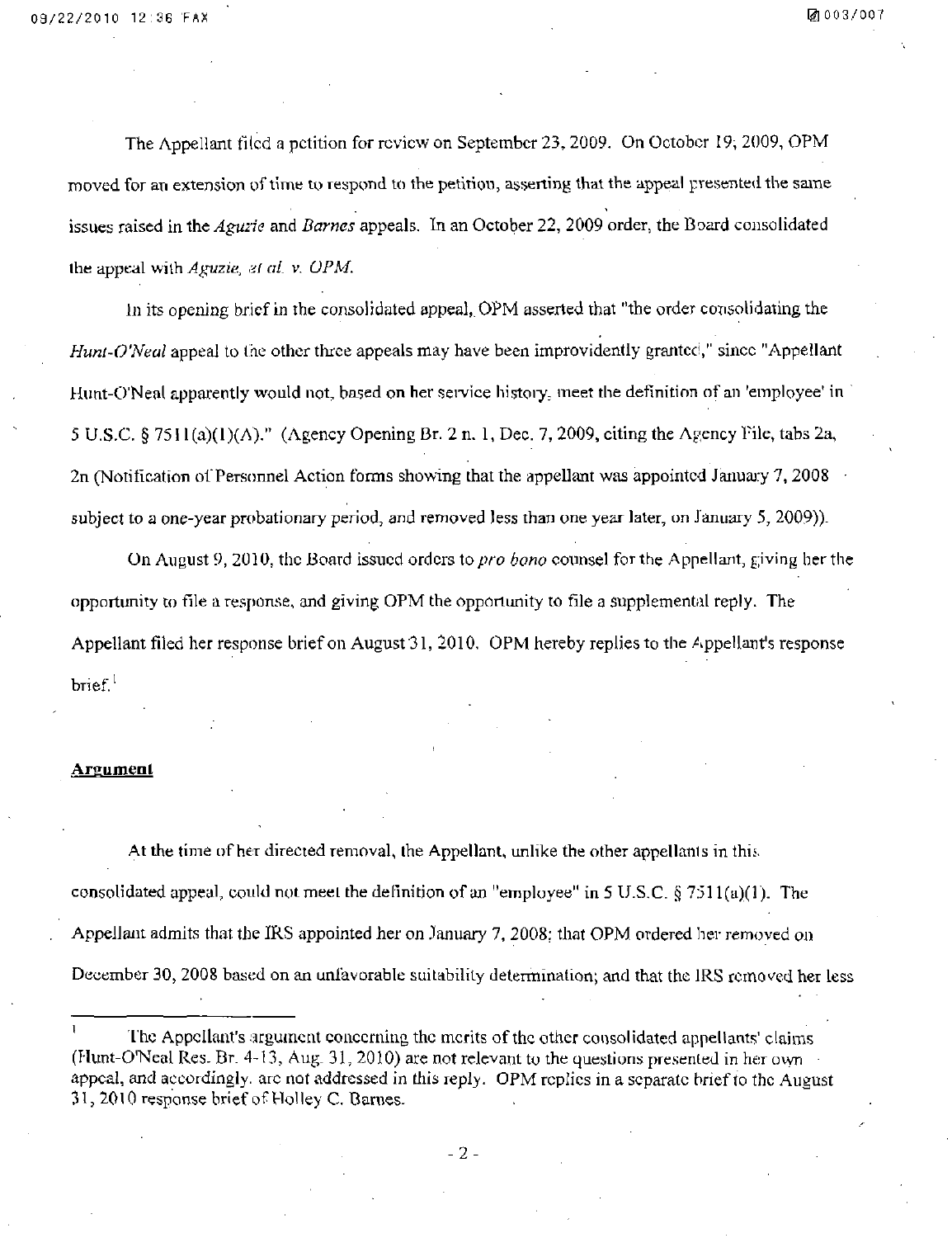than one year after her appointment, on January 5, 2009. (Hunt-O'Neal Res. Br. 2-3.) Funher, the Appellant cites her January 7, 2008 SF 50 form.  $(Id. 2.)^2$  This form documents that she had no military or civilian Federal service prior to January 7, 2008, and that she was appointed "subject to completion of [a] one year initial probationary period beginning 01/7/08." (Agency File, tab 2n at 1.)

It is well settled that "a probationary employee with less than I year of current continuous service . . . has no statutory right to appeal [her] separation." Rivera v. Dep't of the Navy, 114 M.S.P.R. 52, 53 (2010). An employing agency may refer a case involving an appointee's falsificatior to OPM for a suitability action under 5 C.F.R. part 731, or may instead take a probationary action under 5 C.F.R. part 315 after giving notice to OPM. Gamble v. Dep't of the Army, 111 M.S.P.R. 529, 534 (2009). When OPM orders an appointee's removal as the result of an unfavorable suitability determination under 5 CF.R. part 73 L the appointee's right to appeal to the Board is found in Part 731, snd tlic procedures in Part 315 are inapplicable. Ward v. Dep't of the Navy, 44 M.S.P.R. 493, 497-99 (1990); see also McChesney v. Dep't of Justice, 55 M.S.P.R. 512, 515-16 (1992), aff'd sub nom. McChesney v. Merit Sys. Prot. Bd., 5 F.3d 1503 (Fed. Cir. 1993) (table); Munson v. Dep't of Justice, 55 M.S.P.R. 246, 251-52 (1992). Because OPM ordered the Appellant's removal based on a suitability delerrninalion under 5 C.F.R. Part 731, the Appellant was enfitled to appeal her removal only under Part 731 procedures, and she could not invoke the procedures in Part 315.

Notwithstanding the Appellant's admission that she worked for the IRS for less than one year, and her favorable citation of record evidence showing that she does not otherwise meet the Chapter 75 definition of an "employee," she asserts that the Board cannot at this stage dispose of her appeal, but must remand it "for a finding of fact as to her employment status at the time of her removal." (Hunt-O'Ncal Res. Br. 12.) If the Appellant believes that she is an "employee" entitled to adverse action appeal rights under  $5 \text{ U.S.C.}$  Chapter 75, she has the burden of proving the elements of the Board's jurisdiction by preponderant evidence. 5 C.F.R. § 1201.56(a)(2)(i). The Appellant, through counsel, has failed to make a jurisdictional showing, and has instead proffered argument showing that the Board lacks jurisdiction over her appeal. The Board should not accept her invitation to remand the jurisdictional question.